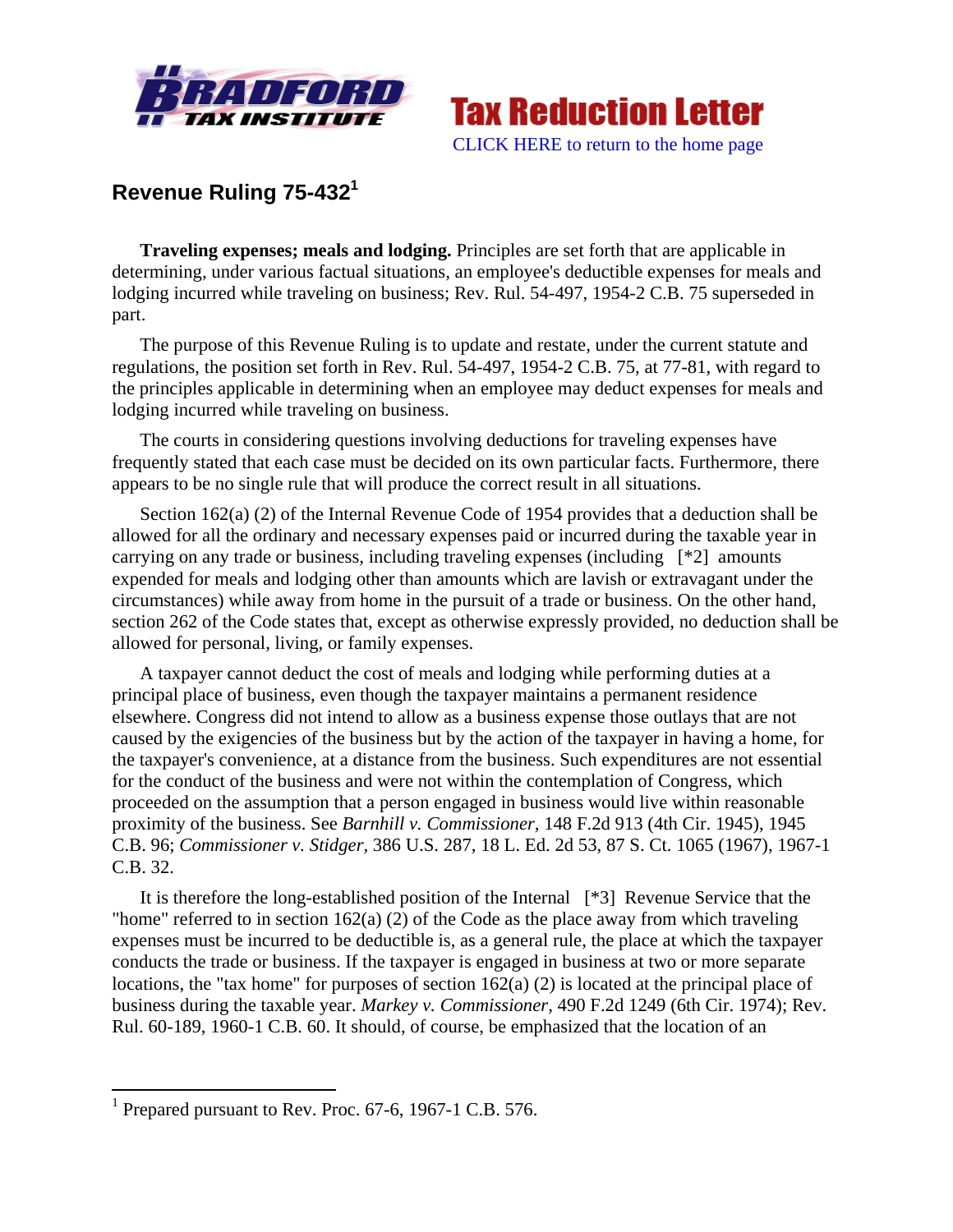employee's tax home is necessarily a question of fact that must be determined on the basis of the particular circumstances of each case.

In the rare case in which the employee has no identifiable principal place of business, but does maintain a regular place of abode in a real or substantial sense in a particular city from which the taxpayer is sent on temporary assignments, the tax home will be regarded as being that place of abode. This should be distinguished from the case of an itinerant worker with neither a regular place of business nor a regular place of abode. In such case, the home is considered [\*4] to go along with the worker and therefore the worker does not travel away from home for purposes of section 162(a) (2) of the Code, and may not deduct the cost of meals or lodging. Rev. Rul. 73-529, 1973-2 C.B. 37; Rev. Rul. 71-247, 1971-1 C.B. 54.

The tax home rule may be illustrated by its application to railroad employees. The principal or regular post of duty of a member of a train crew is not regarded as being aboard the train, but at the terminal where such member ordinarily, or for an indefinite period (as distinguished from a temporary period, discussed below), begins and ends actual train runs. This terminal is referred to, for tax purposes, as that employee's tax home, the location of which may or may not coincide with the railroad's designation of the home terminal for a particular run.

Whether an employee's current post of duty is that employee's tax home depends on whether that individual is assigned there temporarily or permanently (an assignment for an indefinite period is regarded as a permanent assignment for section 162(a) (2) of the Code purposes). The basic principle is that an employee is considered to maintain a residence at or in the vicinity of that employee's [\*5] principal place of business. See *Markey.* An employee who is temporarily transferred to a different area is not expected to move to the new area, and is therefore considered away from home and "in a travel status" while at his temporary post. *Truman C. Tucker,* 55 T.C. 783 (1971); Rev. Rul. 60-189, 1960-1 C.B. 60. However, an employee who is permanently transferred to a new area is considered to have shifted the home to the new post, which is the employee's new tax home. See *Commissioner v. Mooneyhan,* 404 F.2d 522 (6th Cir. 1968), *cert. denied,* 394 U.S. 1001, 22 L. Ed. 2d 778, 89 S. Ct. 1593. The maintenance of the old residence where the taxpayer's family resides, and the taxpayer's travel back and forth, are strictly personal expenses that, under the provisions of section 262, are not deductible. See *Commissioner v. Flowers,* 326 U.S. 465, 90 L. Ed. 203, 66 S. Ct. 250, 1946-1 C.B. 57.

An exception to this rule exists in those unusual situations when the employee maintains a permanent residence for that employee's family at or near the minor or temporary post of duty, and another residence at or near the principal post of duty. Since the employee is traveling away from the principal post of duty on business where the employee also maintains [\*6] a residence, the cost of meals and lodging at the minor or temporary post of duty is allowed as a deduction. Of course, the deduction is limited to that portion of the family expenses for meals and lodging that is properly attributable to the employee's presence there in the actual performance of business duties. Rev. Rul. 61-67, 1961-1 C.B. 25; Rev. Rul. 54-147, 1954-1 C.B. 51, 53.

An employee whose assignment away from that employee's principal place of business is strictly temporary (that is, its termination is anticipated within a fixed or reasonably short period of time) is considered to be in a travel status for the entire period during which duties require the employee to remain away from the regular post of duty. For example, if a member of a railroad train crew receives a temporary assignment to a run (whether or not "overnight," a rule discussed below) that begins and ends at a terminal situated at a distance from the tax home, the member may deduct not only the expenses for meals and lodging while making runs from and to that terminal, but all such expenses for the entire time during which duties prevent such member from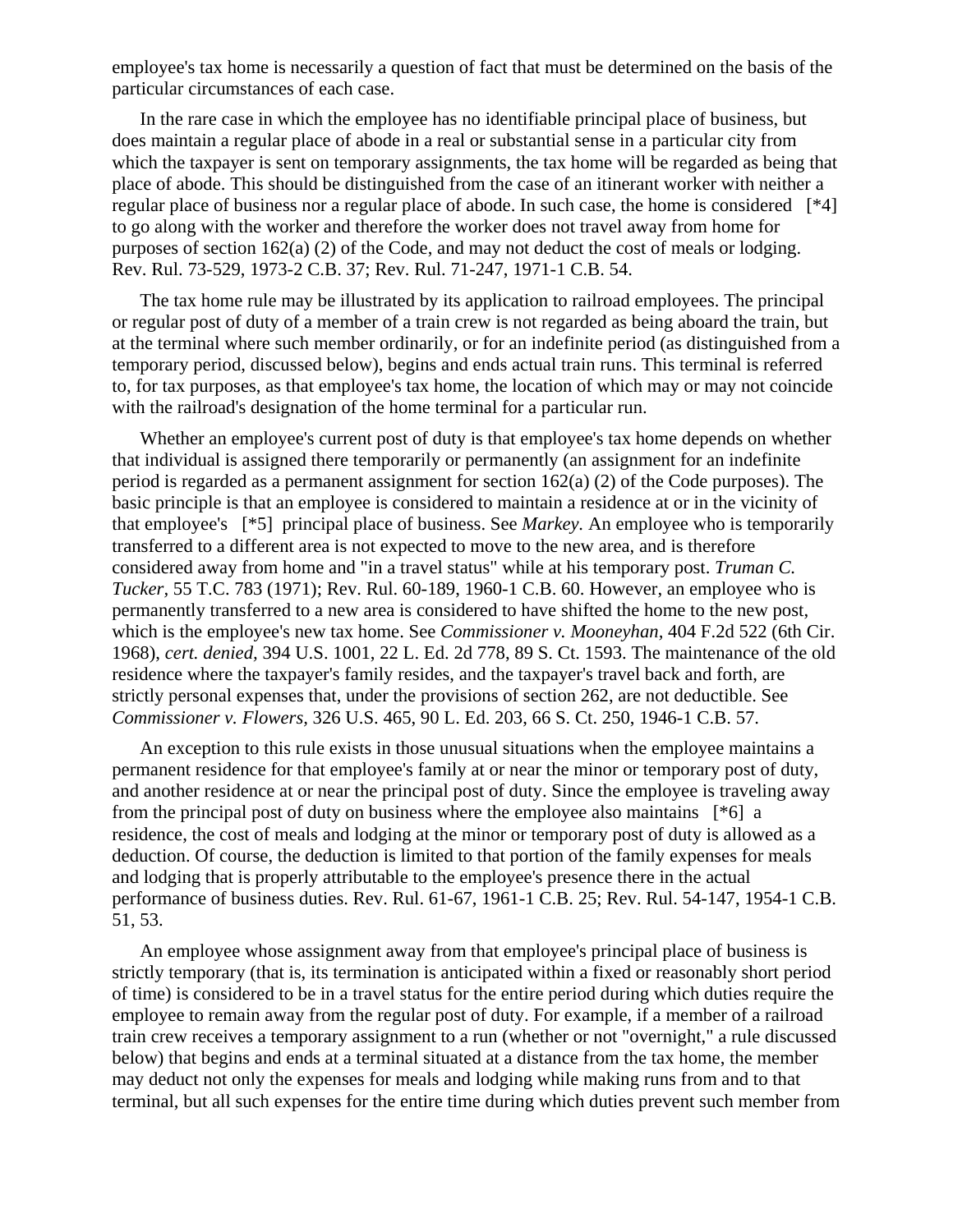returning to the regular post of duty. Typical of temporary [\*7] assignments necessitating such an absence from the employee's regular post of duty are replacement or relief jobs during sick or vacation leave of the employees who regularly perform those duties.

Another kind of temporary assignment away from an employee's regular post of duty is a seasonal job that is not ordinarily filled by the same individual year after year. For example, during seasonal shipping periods for the marketing of crops, an employee may be assigned for several months to one or more places that are located at a distance from the regular place of employment. Such an employee is generally regarded as being in a travel status for the duration of such a temporary assignment.

The same rule would be true even if the seasonal job is not temporary, but a regularly recurring post of duty. A seasonal job to which an employee regularly returns, year after year, is regarded as being permanent rather than temporary employment. For example, a railroad employee might habitually work eight or nine months each year transporting ore from the same terminal, maintaining a residence for the employee's family at or near such work location. During the winter, when the ore-hauling service is [\*8] suspended, the same employee might also be employed for three or four months each year at another regular seasonal post of duty, taking up residence at or near such employment. The ordinary rule is that when an employee leaves one permanent job to accept another permanent job, such employee is regarded as abandoning the first job for the second, and the principal post of duty shifts from the old to the new place of employment. The employee in the above example, however, is not regarded as having abandoned the ore-hauling assignment during the period in which that service is suspended, since the employee reasonably expects to return to it during the appropriate following season. The employee is conducting a trade or business each year at the same two recurring, seasonal places of employment, and under these circumstances the tax home does not shift during alternate seasons from one business location to the other, but remains stationary at the principal post of duty throughout the taxable year. In each case of this nature, a factual determination must be made in order to establish which of the seasonal posts of duty is the principal post of duty. Of course, the employee may only deduct [\*9] the cost of the meals and lodging at the minor place of employment while duties there require such employee to remain away from the principal post of duty.

The rule known as the "overnight rule" or the "sleep or rest rule" is used to determine whether an employee whose duties require that employee to leave the principal post of duty during all or part of actual working hours is considered to be in a travel status. An employee may deduct the expenses for meals and lodging on a business trip away from the principal post of duty only when the trip lasts substantially longer than an ordinary day's work, the employee cannot reasonably be expected to make the trip without being released from duty for sufficient time to obtain substantial sleep or rest while away from the principal post of duty, and the release from duty is with the employer's tacit or express acquiescence, or is required by regulations of a governmental agency regulating the activity involved. The overnight rule is discussed in Rev. Rul. 75-170, 1975-1 C.B. 60, as are the requirements for substantiating claims for deductions for the cost of meals and lodging under section 274 of the Code.

When expenses are incurred for meals [\*10] and lodging by an employee "while away from home" in the course of business duties, they are deductible as traveling expenses under section 162 (a) (2) of the Code, subject to the substantiation requirements of section 274. Since such expenses are deductible under section 62 (a) (2) (B) in computing adjusted gross income, the deduction of such expenses does not prevent the employee from electing to compute the tax